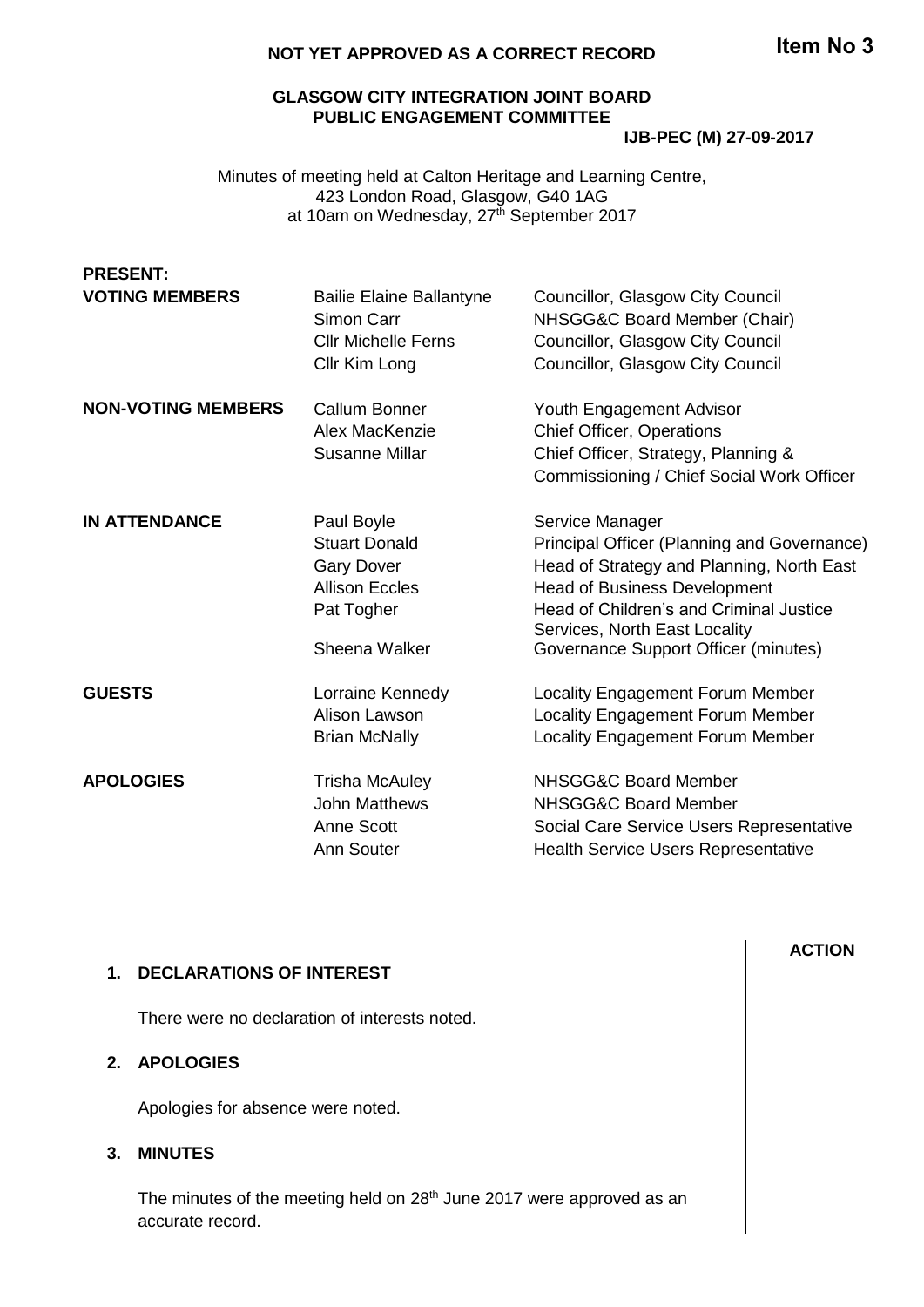| 4.                                                                                    |                                                                                                                                                                                             | <b>MATTERS ARISING</b>                                                                                                                                                                                                                                                                                                                                                                                                                                                                                                                                                                                                                                                                                          |                       |
|---------------------------------------------------------------------------------------|---------------------------------------------------------------------------------------------------------------------------------------------------------------------------------------------|-----------------------------------------------------------------------------------------------------------------------------------------------------------------------------------------------------------------------------------------------------------------------------------------------------------------------------------------------------------------------------------------------------------------------------------------------------------------------------------------------------------------------------------------------------------------------------------------------------------------------------------------------------------------------------------------------------------------|-----------------------|
|                                                                                       |                                                                                                                                                                                             | a) Susanne Millar informed members that the Older People Strategy and<br>Transformation Programme would be presented to the IJB on 8th<br>November.                                                                                                                                                                                                                                                                                                                                                                                                                                                                                                                                                             |                       |
|                                                                                       |                                                                                                                                                                                             | b) Allison Eccles advised that in relation to a young person representative<br>joining the Committee, a paper had been presented to the IJB on 21 <sup>st</sup><br>September and it was approved and agreed that Callum Bonner would be<br>the Youth Engagement Advisor to the Committee. The chair welcomed<br>Callum to the committee.                                                                                                                                                                                                                                                                                                                                                                        |                       |
|                                                                                       | C)                                                                                                                                                                                          | Simon Carr requested that a report be presented to a future meeting of the<br>Committee on usage of the new HSCP website.                                                                                                                                                                                                                                                                                                                                                                                                                                                                                                                                                                                       | <b>Allison Eccles</b> |
|                                                                                       |                                                                                                                                                                                             | d) Susanne Millar reported that following the Public Engagement Committee<br>on 28 June, Trisha McAuley had visited the Recovery Network in the North<br>West and had been extremely pleased with the visit and the work that took<br>place. Susanne added that it was currently 'Recovery Week' and a number<br>of events would be taking place across the city.                                                                                                                                                                                                                                                                                                                                               |                       |
| <b>WEST GLASGOW MINOR INJURIES SERVICE REVIEW - PUBLIC</b><br>5.<br><b>ENGAGEMENT</b> |                                                                                                                                                                                             |                                                                                                                                                                                                                                                                                                                                                                                                                                                                                                                                                                                                                                                                                                                 |                       |
|                                                                                       | Alex MacKenzie presented a paper to the IJB Public Engagement Committee<br>to report on the public engagement process as part of the review of minor<br>injuries services for West Glasgow. |                                                                                                                                                                                                                                                                                                                                                                                                                                                                                                                                                                                                                                                                                                                 |                       |
|                                                                                       |                                                                                                                                                                                             | It was agreed at the June IJB that the engagement process would be overseen<br>by the Public Engagement Committee and that the outcome of this would be<br>presented to the IJB on 8 <sup>th</sup> November; the engagement period would end on<br>29th September. The paper presented focussed solely on the engagement<br>process rather than on any recommendations which will be made regarding<br>service provision following this process.                                                                                                                                                                                                                                                                |                       |
|                                                                                       |                                                                                                                                                                                             | The Review and Stakeholder Group was established with members from the<br>HSCP, NHS Board, Acute Services, and staff and patient representatives. The<br>Scottish Health Council were involved in the process as an advisor. The<br>options appraisal took place in two stages and at the second event, with North<br>West Locality Engagement Forum, a fourth options appraisal was requested for<br>the consideration of hosting minor injuries in a health care setting. This was<br>added to a revised options appraisal, however was deemed as not feasible as<br>there are no diagnostic services delivered within health centres in the north<br>west, and this is required for the minor injuries unit. |                       |
|                                                                                       |                                                                                                                                                                                             | The engagement process took place through direct correspondence,<br>engagement materials, advertising and social media, and a number of events;<br>all outlined at section 4 of the report. The events were constructive and<br>attendees' comments logged.                                                                                                                                                                                                                                                                                                                                                                                                                                                     |                       |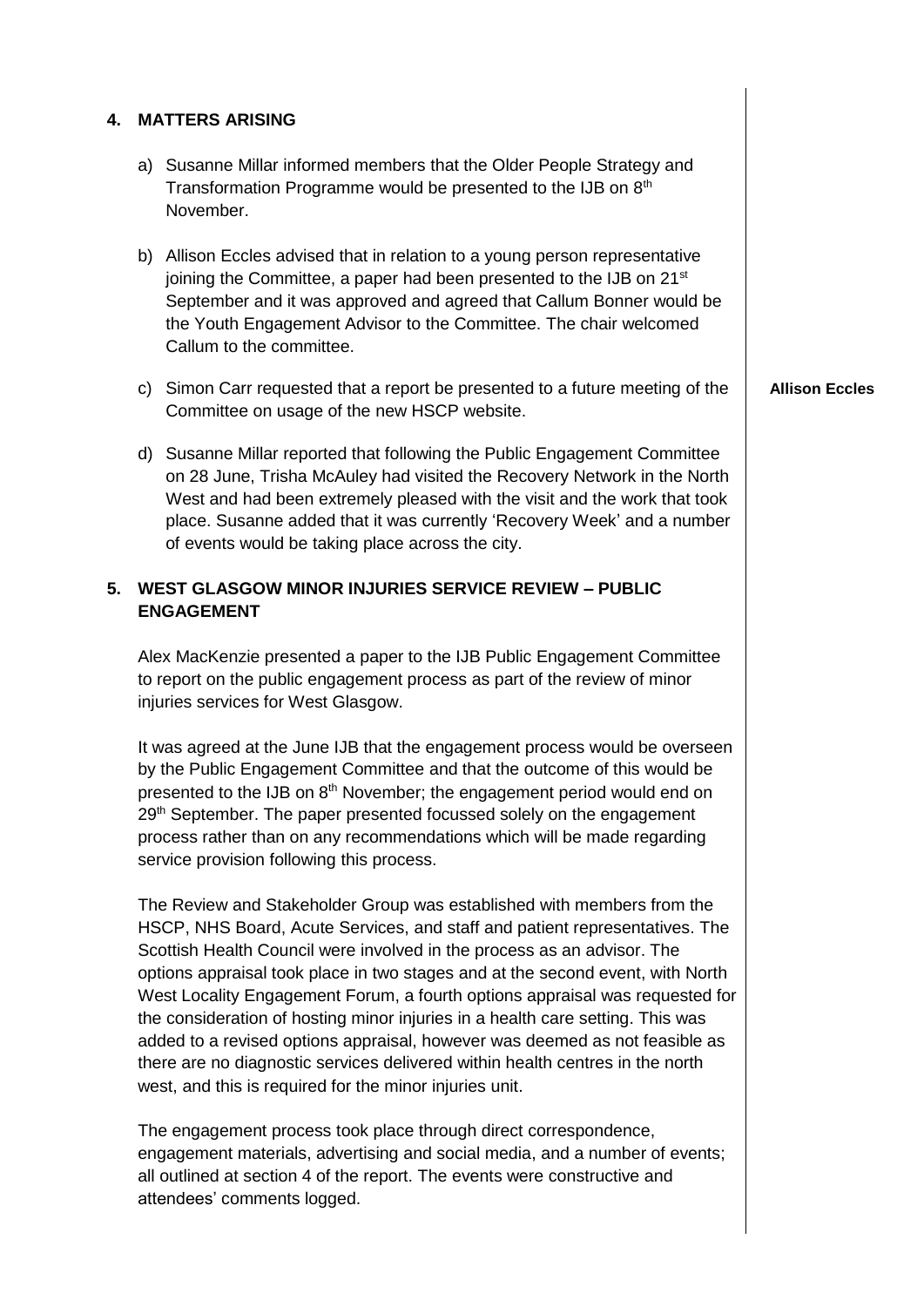Alex referred to Annex 2 of the report highlighting that, in relation to communication, local GPs were not aware of the service at Yorkhill and that the HSCP had to ensure that users were aware of services and what they were for. Feedback was also received that clarification was required for service users differentiating between treatment rooms, minor injuries and A&E; and the remit of these services.

Transport was also raised and it was noted that this was a real issue for people. Clinical care was important and also access to this; and if the service was not at Yorkhill how would this impact upon other services.

Alex advised that work was on-going and engagement would continue with local groups and politicians. There would be one further meeting of the Review and Stakeholder Group to review the engagement material and revisit and refresh the options appraisal.

Cllr Long asked for clarity on the Public Engagement Committees role in relation to the engagement process. Alex confirmed that the Review and Stakeholder Group designed the options appraisal process and reviewed processes of good practice for engagement. The role of the Committee was to assess the engagement material and identify if a realistic and comprehensible process had taken place.

Cllr Long outlined a number of points in relation to the engagement process; that the report stated that events had been widely publicised on social media, however there were only four Tweets since June. Also that the link on Twitter to an A4 poster was not a good example of good practice as the title on the poster would not necessarily attract people's attention. Engagement on Twitter should take place at a relevant time to ensure people see the tweets.

Cllr Long further added that the video did not inform people about the consultation; and suggested 30 second video clips to advise what the HSCP was doing and how people could be involved. Cllr Long also questioned why there was only one patient representative at the first Review and Stakeholder Group meeting; and referred to the equalities section at 4.16 stating that this could be improved, by removing language barriers, meetings being at different times and child care provided.

Alex explained that social media and Twitter usage was one component of engagement and accepted Cllr Long's concerns, adding that this was new to the HSCP and an area that could be improved. The video available was to inform individuals of what Minor Injuries Units are for. A number of patient representatives were invited to the public engagement session, however only one person attended and this was rectified through using different routes and inviting Locality Engagement Forum members to the second session.

Cllr Long requested that consultation guidance be produced on good practice, to ensure that this was used by officers and fully embedded from the beginning of the process.

**Allison Eccles**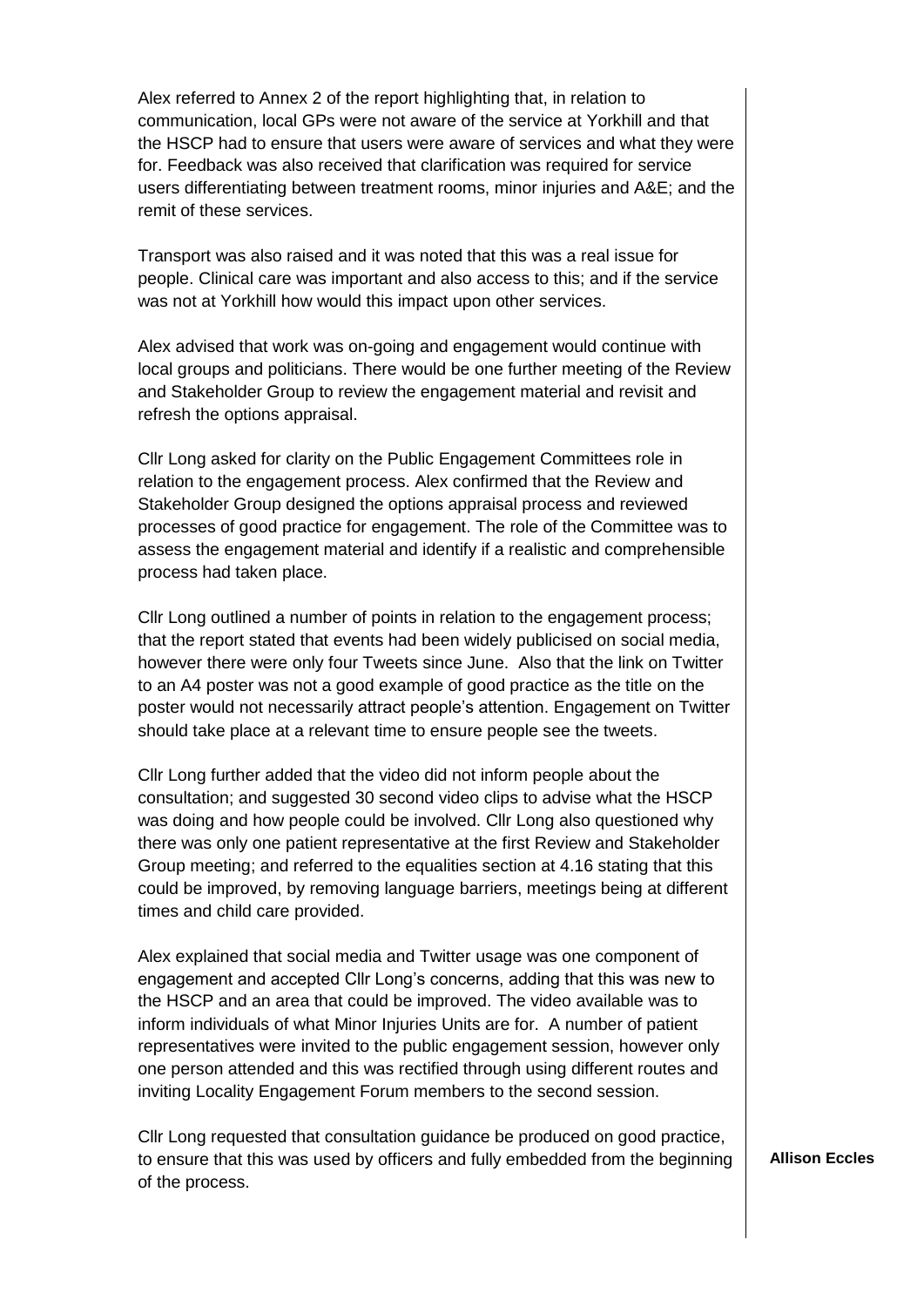Cllr Ferns referred to Cllr Long's comments regarding equalities and stated that equalities should be embedded in all processes as per the Participation and Engagement Strategy. Also that Twitter reached a small audience and suggested that Facebook is used as this would reach a wider audience. Cllr Ferns questioned who was engaged in the process around transport. Alex confirmed that officers were not engaged with transport representatives at this point, but that extensive engagement had taken place around the Queen Elizabeth University Hospital and officers have recorded that there are still significant issues and engagement would take place with transport agencies. Simon Carr also highlighted that language was important and to ensure that this was understandable for patients. Bailie Ballantyne also agreed with this and added that a good way to engage with people was through stalls in public spaces, such as shopping centres. Members also felt that the HSCP website was difficult to locate and there were some areas that require updating. Alex summarised that following members' feedback a model for good practice for the HSCP on engagement would be developed; engagement would also take place with the Health Board and wider system to ensure there was an awareness of the different parts of the system. There would also be engagement with the Health Board and agencies regarding transport issues. The use of plain language and equalities would be embedded in the engagement process and officers would revisit the issues with website access and information being up to date. *The IJB Public Engagement Committee: a) considered and approve this report on the public engagement process to date as a key part of the Review process; b) noted that the period for public engagement is due to finish on 29 September 2017; and,* **Alex MacKenzie**

**c)** *noted that this report will be updated to reflect further comments received and submitted to the Review and Stakeholder Group to form part of the Group's report to the Integration Joint Board on 8 November 2017.*

### **6. SAFER DRUG CONSUMPTION FACILITY – ENGAGEMENT ACTIVITY**

Susanne Millar presented a report to provide information on public and stakeholder engagement activity carried out to date regarding the proposed establishment of a Safer Drug Consumption Facility and Heroin Assisted Treatment service within the south east quadrant of Glasgow city centre, and to advise of future engagement plans.

It was noted that the purpose of the report was to consider engagement to date; an update on the project as a whole is due to be presented to the IJB on 8<sup>th</sup> November. Susanne advised that section 3 of the report outlined the stakeholder and public engagement activity, adding that a Short Life Working Group had been established with a wide range of stakeholders, partners and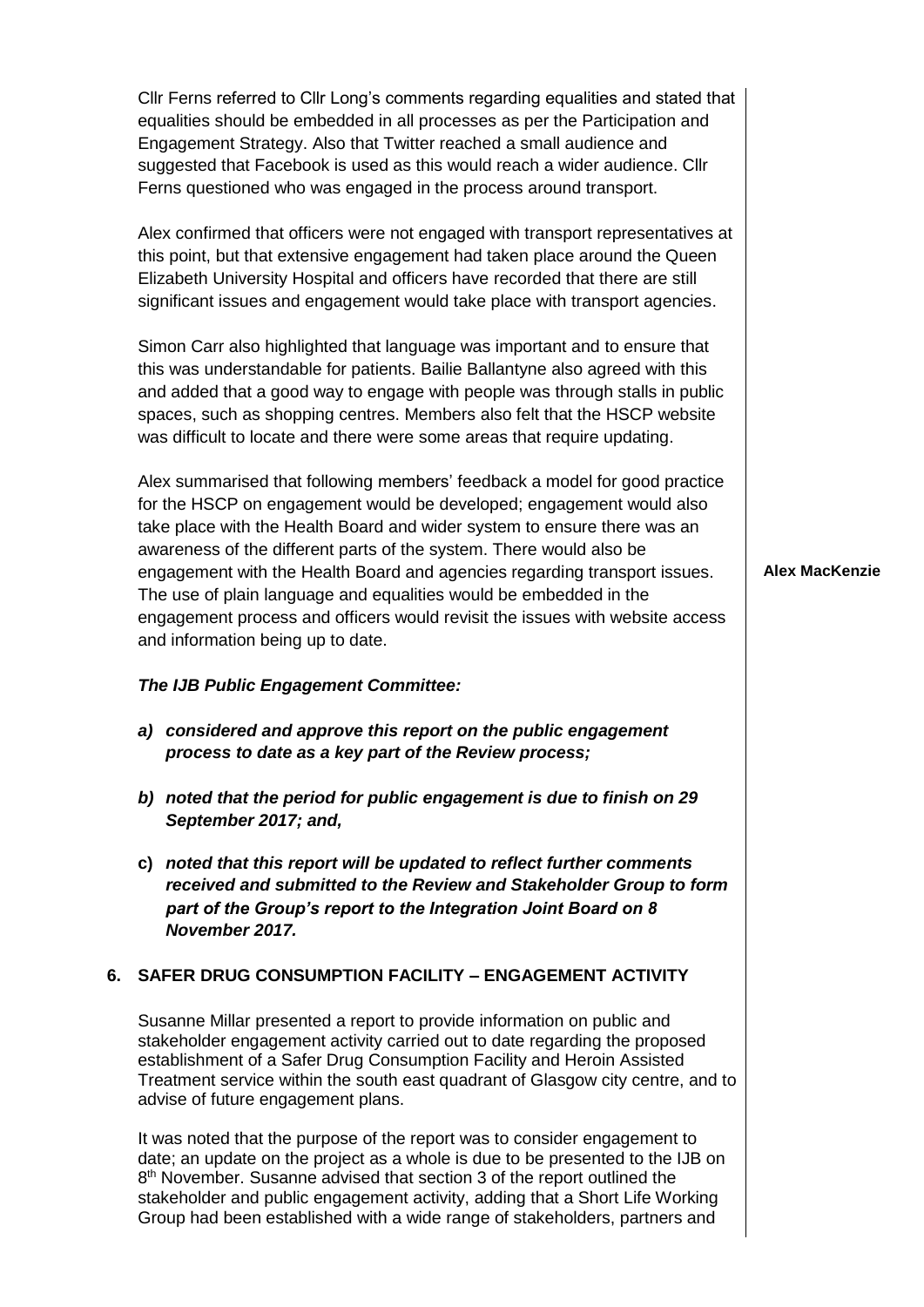lived experience drug and alcohol misuse representatives. Engagement was also taking place with families affected by drug misuse and engagement would take place with local residents and businesses once a location was identified. There had also been a high level of media interest in the proposals.

Susanne referred to the frequently asked questions (FAQ) booklet which had been produced, advising that this had been a success and was available as a hand-out and electronically, and in other languages if required, to ensure this was accessible as possible.

There was a record of all contact made to officers and this would be followed up when a location was identified, to continue the engagement process. There would also be planned engagement at this point, via drop in events in which a number of officers would be in attendance and individuals could speak to them on a one on one basis. Communication would also take place with residents associations and community councils. Following the introduction of the facility, engagement would continue with the local community and businesses on an ongoing basis.

Susanne advised that an update on the engagement process would be presented to the Committee at a future meeting.

Callum Bonner referred to the recent decision of Network Rail to close the needle exchange service at Boots at Central Station, and the implications of this. Susanne outlined a number of reasons why the Health Board, Council Police Scotland, Public Health and other agencies did not agree with Network Rail's decision and noted that following discussions with officers and Scottish Ministers, the service currents remains open while Network Rail reconsider their decision.

Cllr Ferns queried that if the decision of the Lord Advocate was not supportive what would the position be; and also asked that officers ensure there was engagement in localities and with Police Scotland to reassure people on the purpose of the service.

Susanne advised that officers had been asked to develop the idea to this stage before presenting this to the Lord Advocate; and was hopeful that a decision on the outcome would be known by November. The heroin assisted treatment service did not require a change in legislation; therefore this could still be introduced. Local engagement would take place and there was international evidence that crime and anti-social behaviour reduced in localities. Susanne also noted that Police Scotland are in the process of establishing a working group to develop policing protocols once a view is received from the Lord Advocate.

Callum asked what evidence there was to show that people would use the service. Susanne advised that there has been significant engagement with the public drug injecting population already, and the strong message received that this was a service people feel they need and would use.

Cllr Long praised the proposed engagement model and also suggested that a video be made based on the FAQ booklet to inform people about the facility and that this be shared on social media, to be proactive and control the message delivered. Members agreed that this was a good idea which should be progressed.

#### **Susanne Millar**

**Susanne Millar**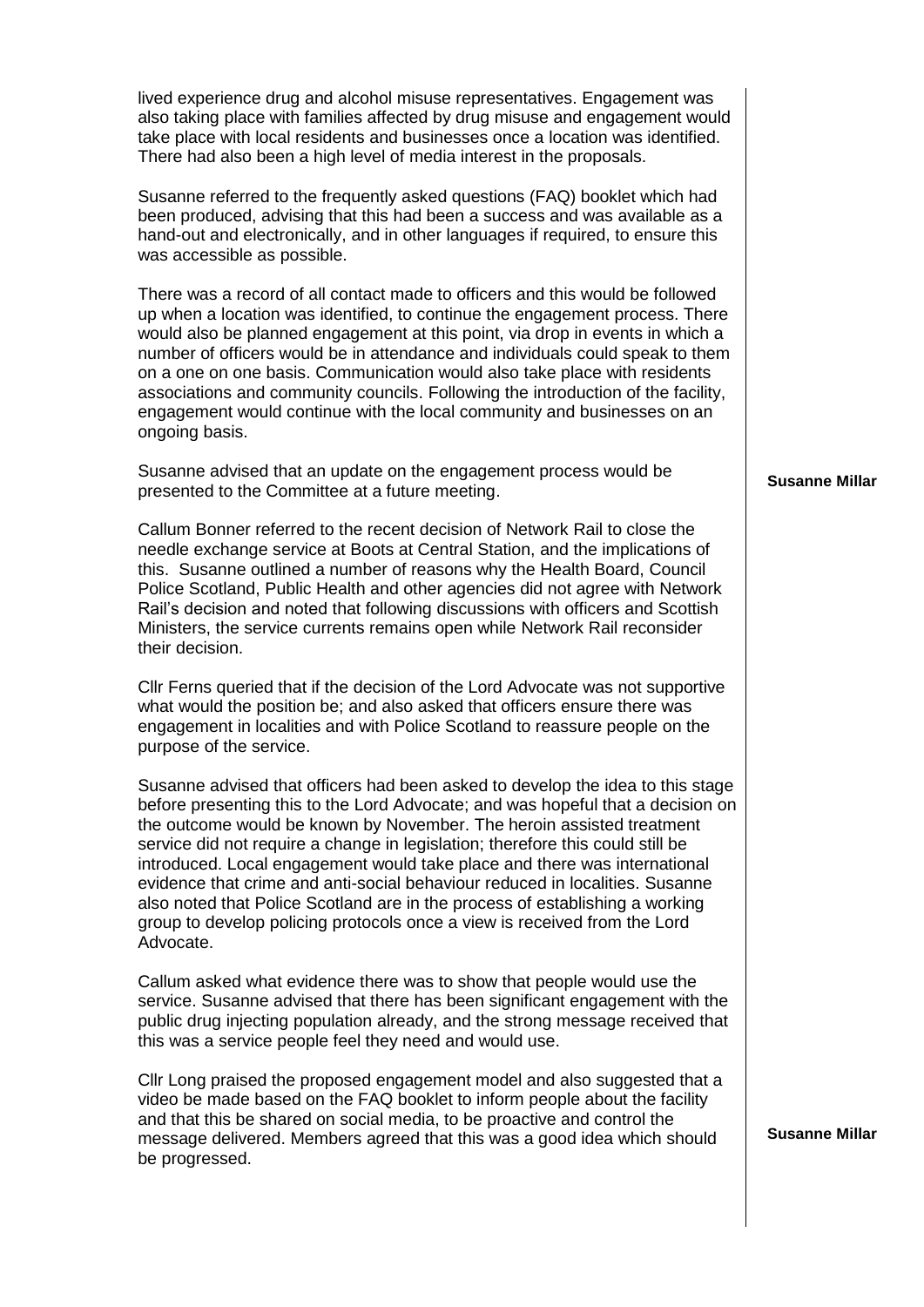### *The IJB Public Engagement Committee:*

*a) noted this report.*

## **7. PRESENTATIONS OF ENGAGEMENT IN THE NORTH EAST LOCALITY**

### **Simon Carr welcomed all guests to the meeting.**

### *a) Local Engagement Forum and Parkhead Health and Social Care Hub*

Gary Dover presented to the IJB Public Engagement Committee on the Local Engagement Forum (LEF) and Parkhead Health and Social Care Hub; with contribution from Local Engagement Forum Members, Lorraine Kennedy, Alison Lawson and Brian McNally.

The background to the establishment of the Local Engagement Forum was outlined and that the remit was agreed and the group met every 6 weeks. The group had asked that officers advise them before things take place and they want to be involved in discussions. Feedback was also important as the members wanted to know the outcome of things they were consulted on.

The priorities for 2017/18 were outlined, one of which was the development of community representatives, however this was not progressed as it was identified that the representatives did not require this as they were already well engaged. Engagement had taken place this year on the North East Locality Plan; changes to older people's health and social work services; review of treatment rooms; the capital programme regarding mental health wards and Parkhead hub; and also regarding children's services. Officers had been fully involved in engagement.

Gary outlined the engagement plan for Parkhead Health and Social Care Hub, informing members that although finance was not in place officers had been asked to engage with people over a 3 month period to gain some feedback on the proposal. The project was agreed as a priority for the HSCP to take to the Scottish Government for funding. The engagement process took place through various means including questionnaires, a survey, face to face, stalls at shopping centres and health buildings, and via Twitter. Engagement was with a wide range of local people and organisations. Feedback from the engagement process was also outlined and a recurring response was that people wanted the current staff to move to the new building. The feedback would also be used to inform the design process.

Cllr Ferns questioned how much of the feedback would be used to inform the process; adding that signage, interpreters, accessibility and transport should be embedded in the plans. Gary confirmed that the feedback from service users and staff would be embedded in the plans and that the National Design Framework for best practice would be followed. The process for the hub was outlined, which was in six stages, and members advised that the design principles from the consultation would inform the more detailed design; further workshops would then take place to engage with service users.

Alison Lawson advised members that the feedback from Tony Devine on suggestions they had given to consultations was a vital part of the group, and to show them what the outcome of their input was. Brian McNally added that the monitoring of finance was imperative for projects and that plans agreed at the initial stage should be honoured. Brian asked that officers be aware of this as it was important to people. Allison also added that some members visited the new Maryhill Health Centre and were impressed with the building; with the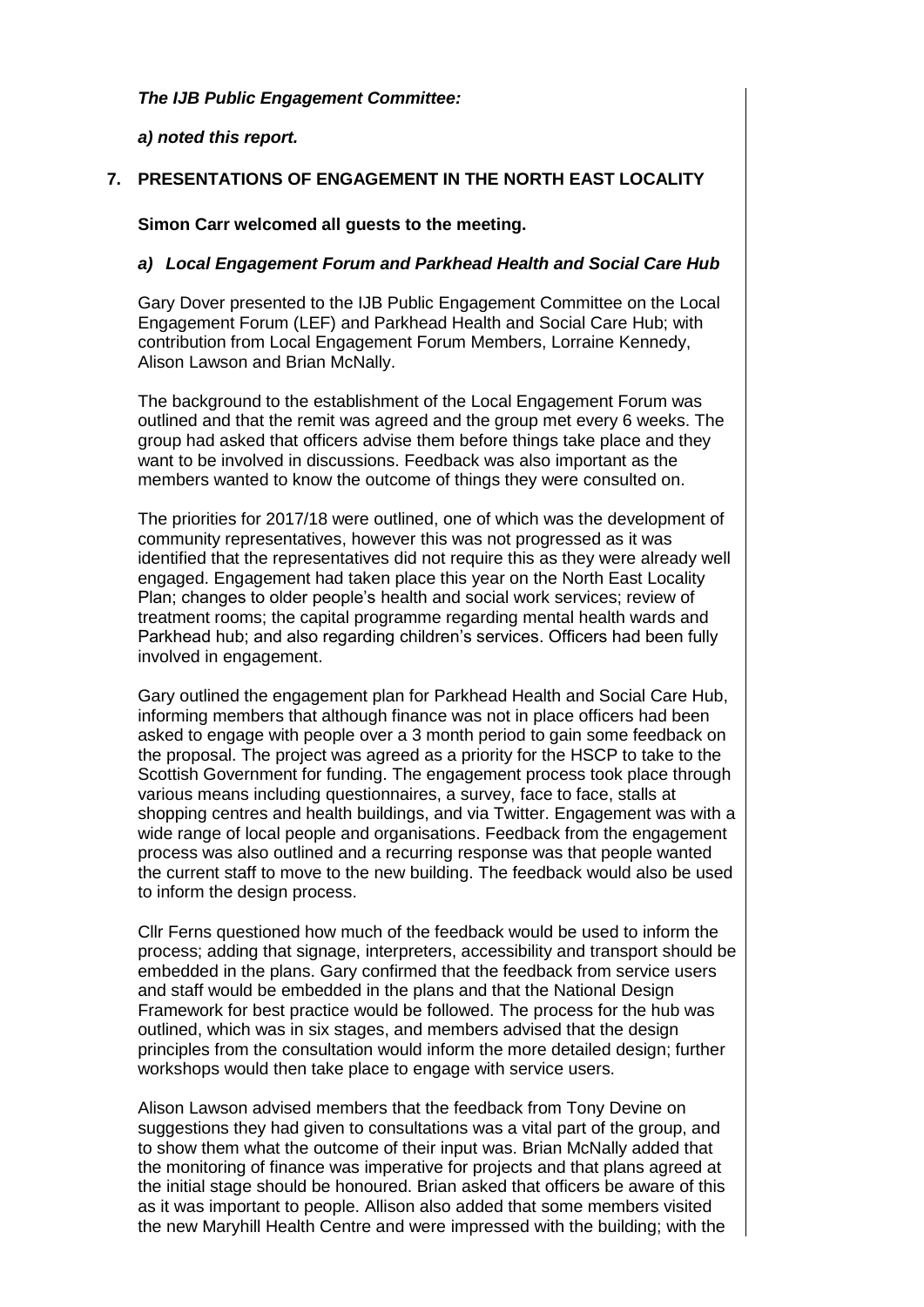| accessibility, space, staff, light and openness. They also had the opportunity to<br>provide feedback and this was taken on board.                                                                                                                                                                                                                                                                                                                                                                                                                                                                                                                                                                                                                                                        |                       |
|-------------------------------------------------------------------------------------------------------------------------------------------------------------------------------------------------------------------------------------------------------------------------------------------------------------------------------------------------------------------------------------------------------------------------------------------------------------------------------------------------------------------------------------------------------------------------------------------------------------------------------------------------------------------------------------------------------------------------------------------------------------------------------------------|-----------------------|
| Alison stated that some of the LEF members would be interested in<br>volunteering to conduct research through the questionnaires. Gary advised that<br>there were staff in place to do this, but that they could involve members.                                                                                                                                                                                                                                                                                                                                                                                                                                                                                                                                                         |                       |
| Cllr Ferns informed the LEF members that committee members were grateful<br>to them for committing their time and energy to be involved in the<br>transformation programme going forward.                                                                                                                                                                                                                                                                                                                                                                                                                                                                                                                                                                                                 |                       |
| Simon Carr noted that the questionnaire response rate of 116 appeared low<br>and requested to see the comparison to response rates for Maryhill Health and<br>Care Centre.                                                                                                                                                                                                                                                                                                                                                                                                                                                                                                                                                                                                                | <b>Gary Dover</b>     |
| Simon further requested that a report on engagement and particularly in<br>relation to locality plans be produced, in light of the publication of the Scottish<br>Parliament Health and Sport Committee report ("Are They Involving Is?<br>Integration Authorities' Engagement with stakeholders") last week.                                                                                                                                                                                                                                                                                                                                                                                                                                                                             | <b>Allison Eccles</b> |
| b) Helping Families to Flourish - Transforming Children's Services                                                                                                                                                                                                                                                                                                                                                                                                                                                                                                                                                                                                                                                                                                                        |                       |
| Pat Togher presented to the Committee on young people and families -<br>engaging in change; informing members of the legal responsibility to obtain the<br>views of young people and decision making under the responsibility of the<br>Public Bodies Act.                                                                                                                                                                                                                                                                                                                                                                                                                                                                                                                                |                       |
| Examples of engagement with young people were outlined including<br>safeguarding through Viewpoint, have your say and talking mats, which 75<br>social workers were trained to use and was evaluated in the recent joint<br>Children's Inspection. Engagement also took place through education via<br>school health surveys, with 11,000 pupils in Glasgow influencing the direction<br>of how services were delivered in schools. Active participation was encouraged<br>through Aye Mind, a website designed in partnership with young people, and<br>led by young people to focus on their issues. There was also engagement<br>through the Young Persons Champions' Board which linked to the Children's<br>Strategy, safe guarding groups and the Scottish Children's Commissioner. |                       |
| Pat reported that work had also taken place to improve children's hearings<br>through Scottish Children's Reporter Administration surveys to influence the<br>literature, room layout and to ensure that the young person is at the centre of<br>the decision making process, as this was crucial.                                                                                                                                                                                                                                                                                                                                                                                                                                                                                        |                       |
| Pat outlined areas of participating in change through coproduction - Family<br>Group Decision Making. This was gaining momentum, and involved the<br>coproduction of care plans with families, with Social Workers influencing and<br>facilitating discussions with extended family members. It was planned that this<br>would be rolled out to the North West and South localities. There was a cultural<br>change, as part of the transformational change agenda, and social workers<br>wanted to work with families in this new way. Families had also responded well<br>to this.                                                                                                                                                                                                      |                       |
| Officers were also working with black African families as part of empowering<br>communities and staff had been sent on a training course which could be rolled<br>out across the city.                                                                                                                                                                                                                                                                                                                                                                                                                                                                                                                                                                                                    |                       |
|                                                                                                                                                                                                                                                                                                                                                                                                                                                                                                                                                                                                                                                                                                                                                                                           |                       |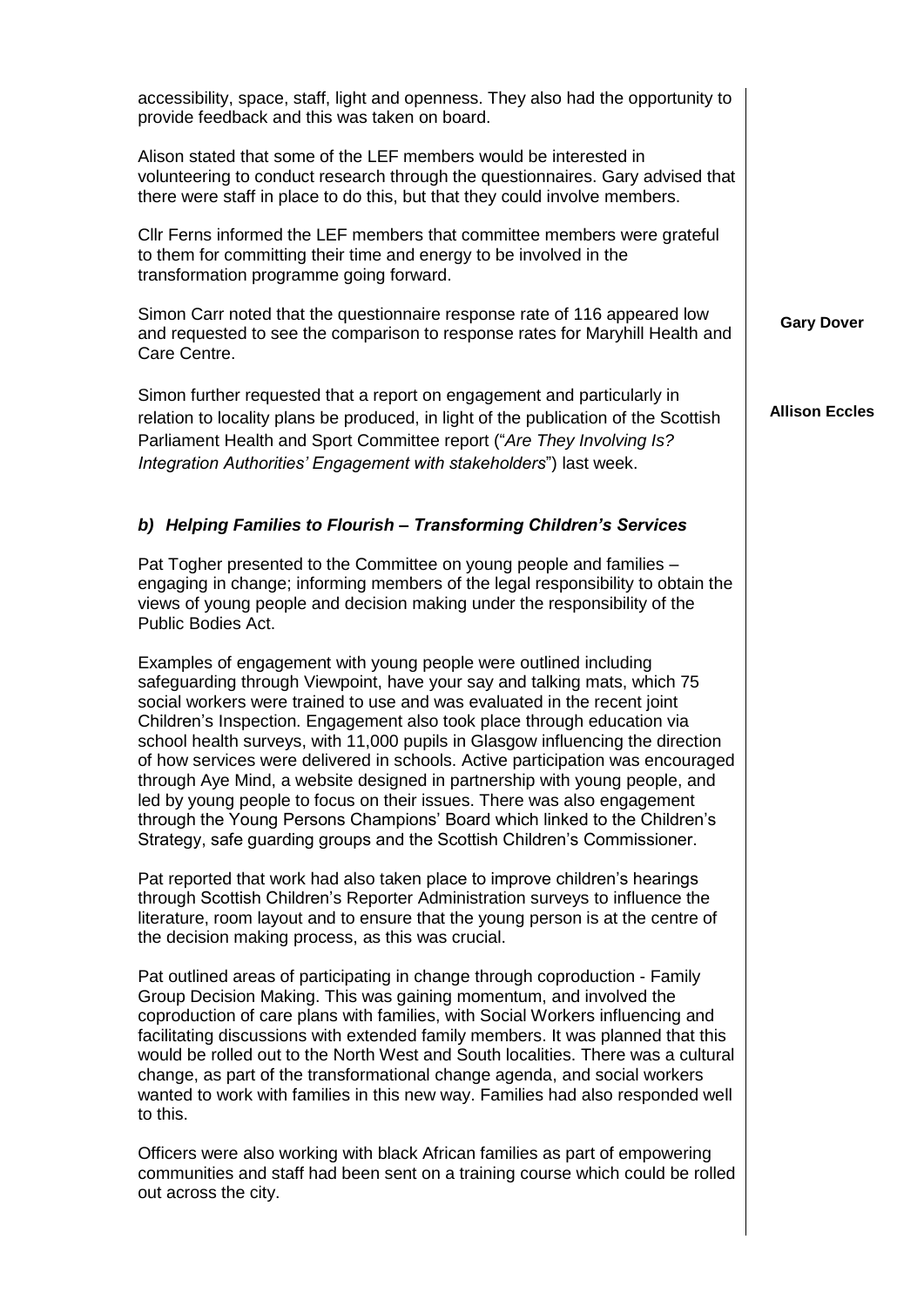| Susanne Millar added that this work would connect with the LEF and the BME<br>Health and Well-being Survey. Work was being carried out regarding cultural<br>competence for officers to understand families; and also the understanding of<br>cultural challenge to families themselves. Susanne asked Gary if the families<br>were represented on the LEF. Gary reported that they were not, adding that<br>there had been a change in the population and officers had to look at this in<br>detail and respond accordingly.                                           |                   |
|-------------------------------------------------------------------------------------------------------------------------------------------------------------------------------------------------------------------------------------------------------------------------------------------------------------------------------------------------------------------------------------------------------------------------------------------------------------------------------------------------------------------------------------------------------------------------|-------------------|
| Earlier intervention was taking place through a Third Sector consortium of<br>seven key organisations to better support families through the locality planning<br>structure; and funding was being secured to support this work.                                                                                                                                                                                                                                                                                                                                        |                   |
| Pat informed members that there were 1300 children in kinship care, and 40%<br>of these were in the North East of the city. There were 957 kinship carers and<br>officers were consulting with them on what was important to them.                                                                                                                                                                                                                                                                                                                                      |                   |
| CIIr Ferns referred to the latest SMI deprived data and that there was an urgent<br>need for change; also that it was important to talk to people with lived<br>experience as they have the best knowledge of need and resource.                                                                                                                                                                                                                                                                                                                                        |                   |
| Cllr Long asked that the evaluation of the work carried out with black African<br>families be shared with her.                                                                                                                                                                                                                                                                                                                                                                                                                                                          | Pat Togher        |
| Simon Carr questioned if officers asked for comment on engagement<br>processes. Pat confirmed that this took place and a report would be produced<br>by the steering group for the family group decision making work and would<br>circulate to members when complete.                                                                                                                                                                                                                                                                                                   | <b>Pat Togher</b> |
| Callum Bonner referred to behaviour and acting in a specific way due to living<br>in an improvised area; and that intervention was required to remove this<br>mentality. Pat advised that early intervention was taking place and redesign of<br>services to support people and improve expectations of young people<br>themselves; informing members of the commitment to MCR pathways to<br>support young people through mentoring.                                                                                                                                   |                   |
| c) Children and Young Persons Champion's Board - development and<br>other engagement work with young people in care                                                                                                                                                                                                                                                                                                                                                                                                                                                     |                   |
| Paul Boyle and Callum Bonner presented to members on the Young Person's<br>Champions' Board and examples of young people's engagement experience<br>and some of the activities Callum had been involved in.                                                                                                                                                                                                                                                                                                                                                             |                   |
| Paul advised that the Young Person's Champions' Board (YPCB) was<br>established to facilitate the work of the Champions' Board and to support and<br>facilitate people in young people' services. Ideas generated had resulted in<br>improved change to care settings for young people; and feedback was used in<br>the development of the new units. Officers worked closely with MCR pathways,<br>education and Who Cares Scotland. An app was also developed with Life<br>Changes Trust funding to consult with young people and hear what was<br>important to them. |                   |
| Susanne Millar informed members that the Champions Board was established<br>following the implementation of the Council Corporate Parenting Policy in 2007,<br>to ensure that this was properly implemented. There was really good<br>engagement with young people at the Champions' Board, however the forum<br>was not viewed as the best way for young people to contribute. Funding was<br>available to the Champion's Board and it was agreed that this be directed to                                                                                             |                   |